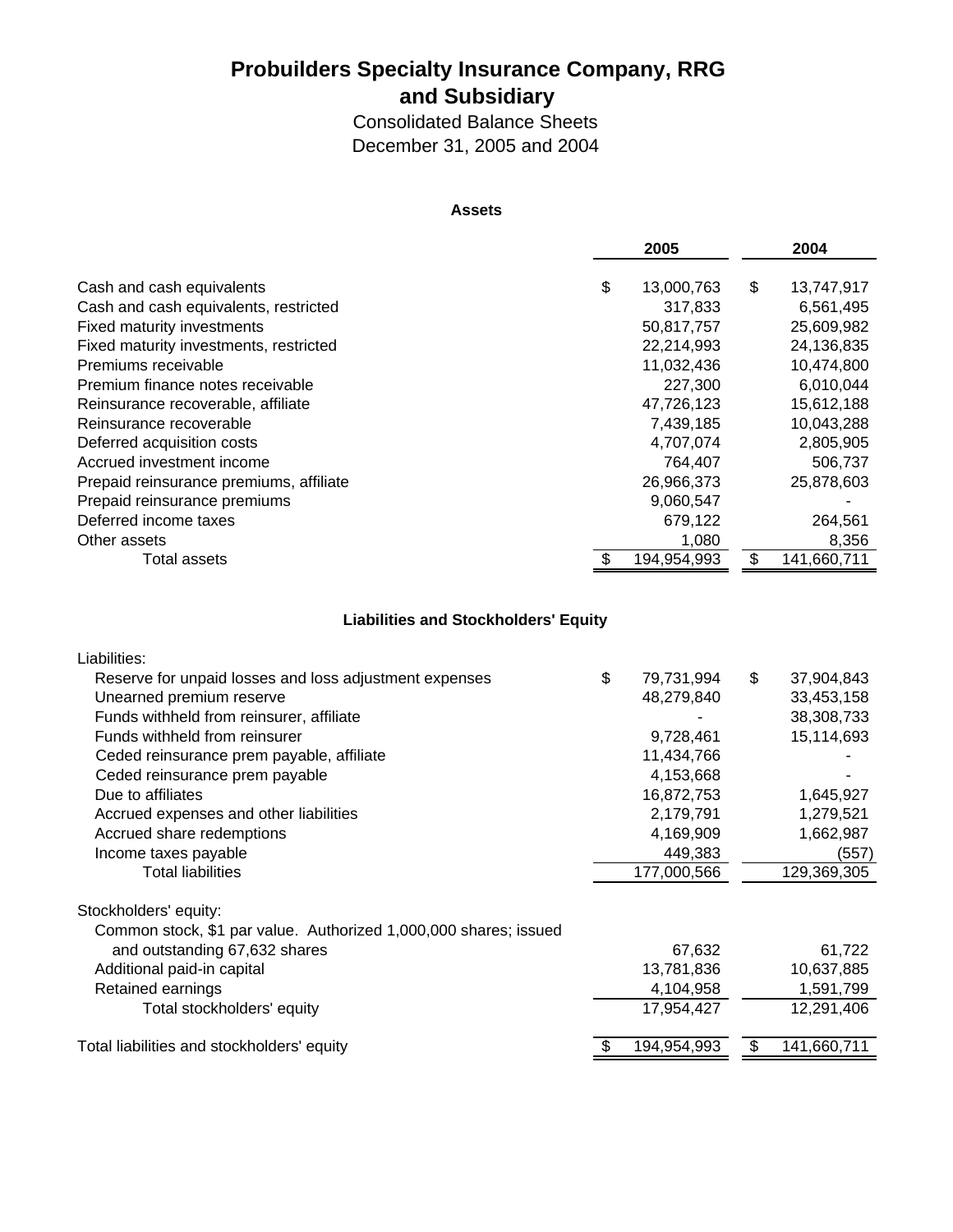# **Probuilders Specialty Insurance Company, RRG and Subsidiary**

Consolidated Statements of Income Years ended December 31, 2005 and 2004

|                                       | 2005              | 2004             |
|---------------------------------------|-------------------|------------------|
| Revenues:                             |                   |                  |
| Premiums written                      | \$<br>103,124,980 | \$<br>70,473,501 |
| Change in unearned                    | (14, 826, 682)    | (14, 656, 323)   |
| Premiums earned                       | 88,298,298        | 55,817,178       |
| Ceded reinsurance                     | (60, 148, 600)    | (37, 406, 743)   |
| Net premiums earned                   | 28,149,698        | 18,410,436       |
| Investment income                     | 1,385,531         | 429,009          |
| Premium finance interest income       | 37,702            | 357,308          |
| Other income                          | 27,290            | 50,824           |
| <b>Total revenues</b>                 | 29,600,221        | 19,247,577       |
| Expenses:                             |                   |                  |
| Loss and loss adjustment expenses     | 44,145,934        | 26,044,082       |
| Reinsurance recoveries                | (30,074,430)      | (17, 371, 087)   |
| Net loss and loss adjustment expenses | 14,071,504        | 8,672,995        |
| Commissions                           | 10,110,118        | 5,736,258        |
| Profit commissions, affiliate         | 600,463           | 606,149          |
| Other operating expenses              | 1,015,553         | 2,921,731        |
| Total expenses                        | 25,797,637        | 17,937,133       |
| Income before income taxes            | 3,802,583         | 1,310,444        |
| Income tax expense                    | 1,289,423         | 450,441          |
| Net income                            | \$<br>2,513,160   | \$<br>860,003    |